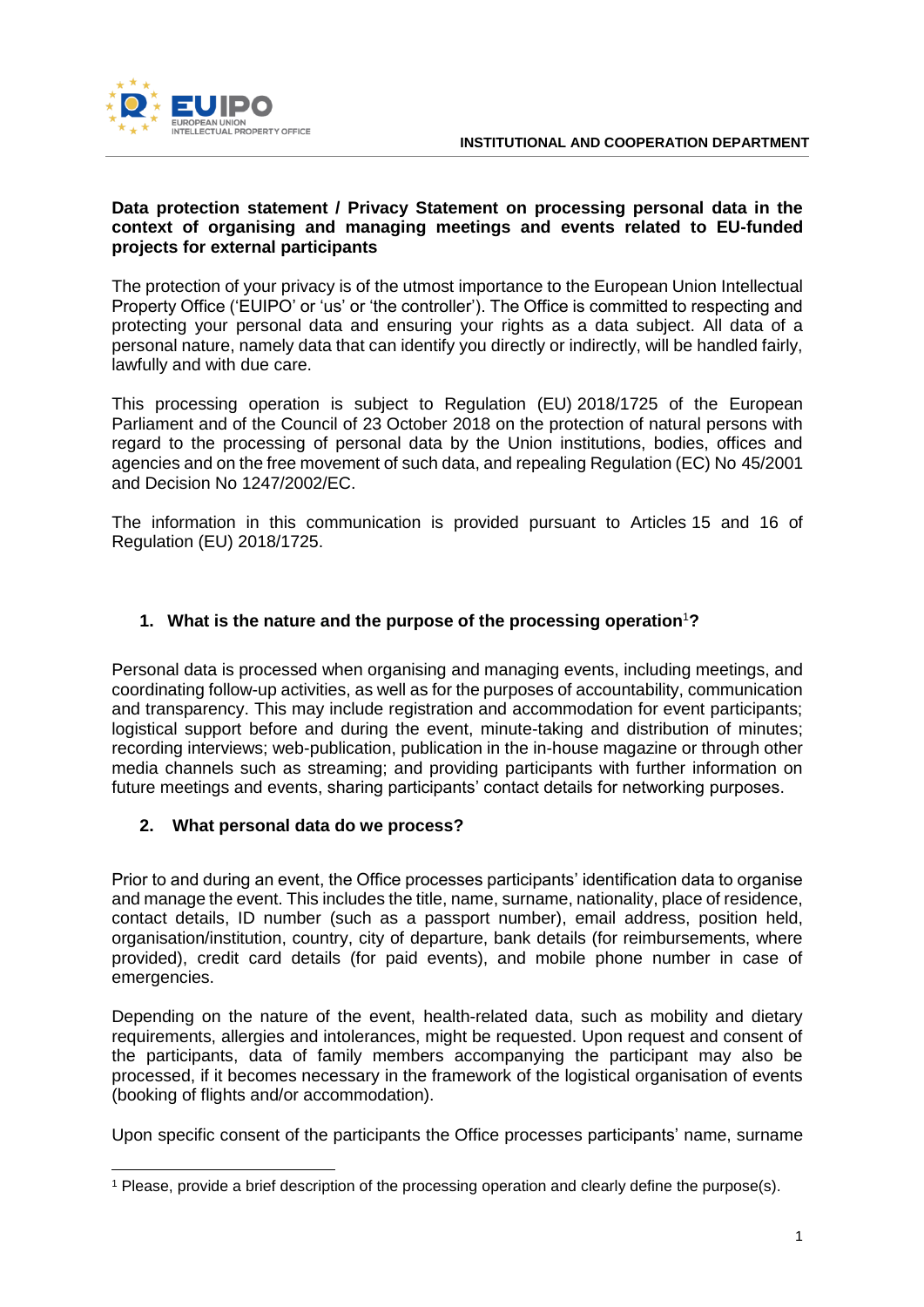

and email to send further information on other events related to EU-funded projects managed by the Office and creation of participants list containing contact details and affiliation which can be shared among participants to facilitate networking.

Sound, video, or audio-visual recordings may also be made during events, including during interviews and workshops. When this is the case, images/photos, statements, opinions, etc. may be processed depending on the type and purpose(s) of the recording. If you do not want to be photographed or recorded, you can choose not to be present when the photographs are being taken or the recording occurs, or contact the event organiser, the International Cooperation Department (ICD), or the Communication Service (CS) who will accommodate your needs, if possible.

# **3. Who is responsible for processing the data?**

The processing of the personal data is carried out under the responsibility of the Director of the Institutional and Cooperation Department, acting as delegated EUIPO data controller, and, where relevant, jointly with the Director of the Infrastructure and Buildings Department (IBD) and the Head of the Communication Service.

Personal data may be processed by authorised ICD personnel, IBD's internal hospitality, security and logistics teams, external service providers (such as event management provider 'Pomilio Blumm'), their subcontractors, and/or the travel agency contracted by the Office. For some events, data may also be processed by the Communication Service's internal teams and their external providers.

# **4. Who has access to your personal data and to whom are they disclosed?**

Personal data related to external participants and visitors is made accessible only on a needto-know basis to a public mainly comprising EUIPO staff members, external providers and their subcontractors, but in certain specific cases some data may also be made available to the general public. Due to reporting requirements, personal data related to participants in certain events may be made accessible to the EU delegations and authorised staff members of the European Commission.

Insofar as the event requires the assistance, cooperation, participation or involvement in any way of international organisations (e.g. WIPO), other EU bodies (e.g. CPVO) and/or other entities such as professional associations, national governmental entities or other stakeholders, personal data of the participants such as name, position and contact details may be made available to the authorised staff members, including delegated teams, of these entities. Due to the location of such entities, personal data may need to be transferred to international organisations or third countries outside the European Economic Area.

Personal data may further be made accessible through internal communication tools such as the Office's internal website 'Insite', the in-house magazine 'Backstage', videos shown at events, or the EUIPO News programme. Pictures, presentations, live web-streaming and/or audio and video recording of speakers, participants and organisers might be made available on the internet in the context of the Office's activities etc. Contact details may also be made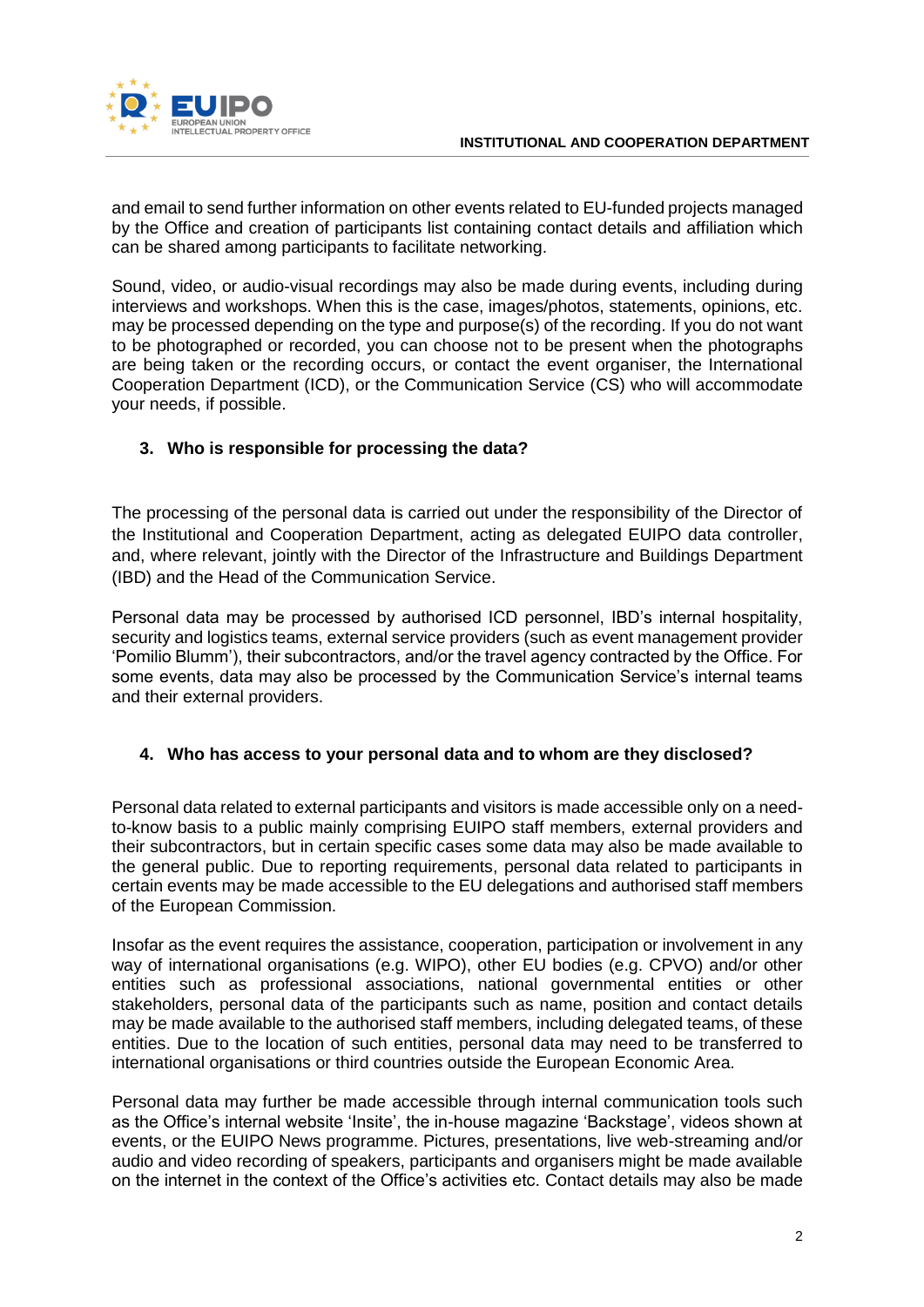

available to participants for networking purposes subject to their consent.

Recipients of personal data might vary depending on the type of recording and event. Purposes can vary from minute-taking to publication on relevant EU-funded websites and the EUIPO website for communication or transparency purposes, publication in the in-house magazine or recording for internal purposes.

Specific information on the exact recipients will be available from the Institutional and Cooperation Department, the Communication Service and/or the event organisers upon request.

## **5. How do we protect and safeguard your information?**

We take appropriate technical and organisational measures to safeguard and protect your personal data from accidental or unlawful destruction, loss, alteration and unauthorised disclosure or access.

All personal data related to the organisation and management of events is stored in secure IT applications according to the Office's security standards, as well as in specific electronic folders accessible only to authorised recipients. The Office's systems and servers are password protected and require an authorised username and password to access. The information is stored securely so as to safeguard the confidentiality and privacy of the data therein. Paper documents are kept locked in secure cupboards.

All individuals dealing with personal data in the context of the organisation and management of events must sign a confidentiality declaration.

If any processing of personal data is carried out by a service provider, the relevant department of the Office, acting as data controller, will monitor and verify the implementation of the organisational and technical security measures required to ensure compliance with Regulation (EU) 2018/1725.

#### **6. How can you obtain access to information concerning you and, if necessary, rectify it? How can you receive your data? How can you request that your personal data be erased, or restriction or object to its processing?**

You have the right to access, rectify, erase, and receive your personal data, as well as to restrict and object to the processing of you data, in the cases foreseen by Articles 17 to 24 of the Regulation (EU) 2018/1725.

You have the right to withdraw your consent for the processing of your data when you no longer wish to receive information about on other events related to EU-funded projects managed by the Office.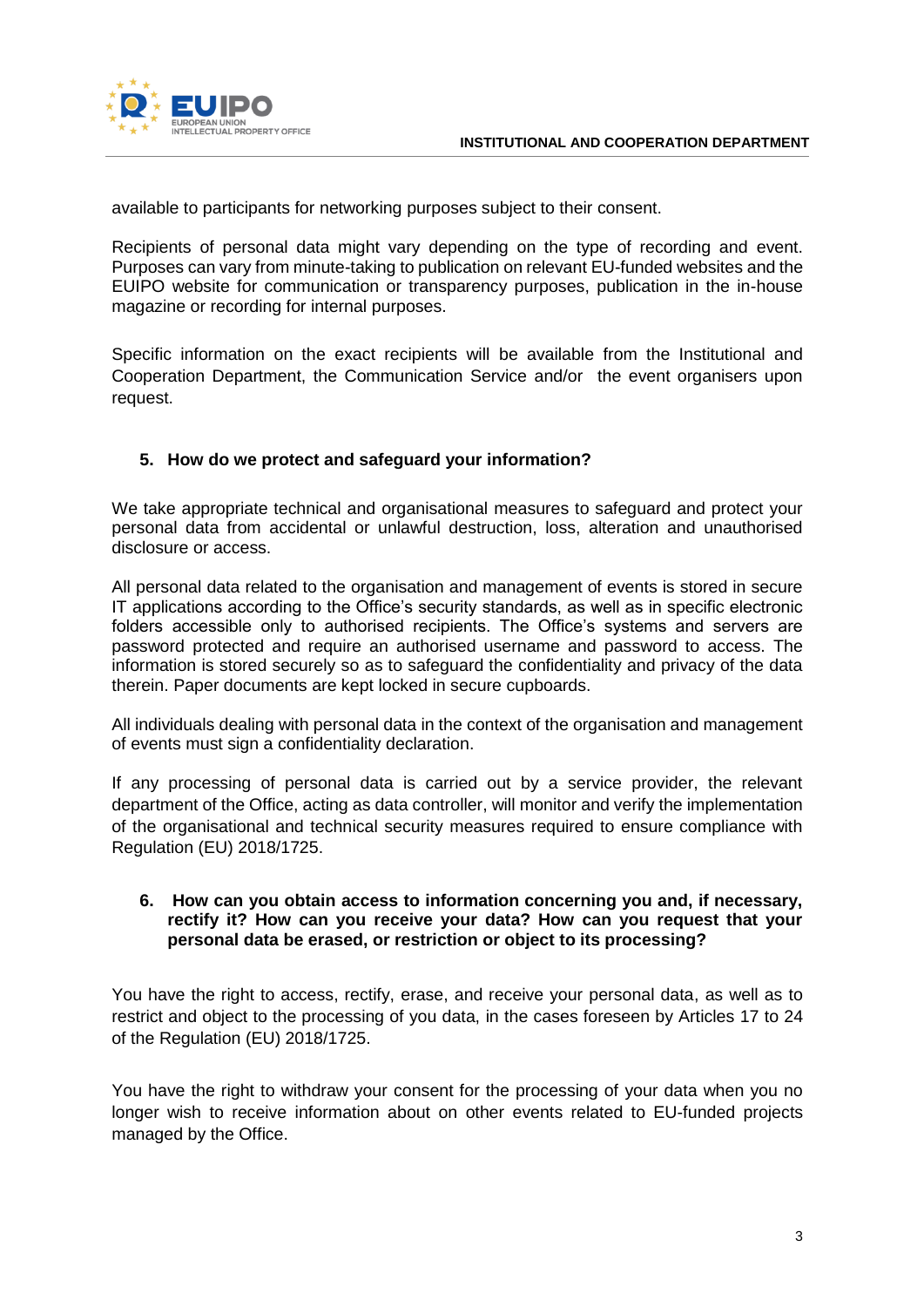

If you would like to exercise any of these rights, please send a written query explicitly stating your request to the delegated data controller as indicated in section 9 below.

Your request will be answered free of charge and without undue delay, and in any event within one month of receipt of the request. However, according to article 14 (3) of Regulation (EU) 2018/1725 that period may be extended by two further months where necessary, taking into account the complexity and number of the requests. We shall inform you of any such extension within one month of receipt of the request, together with the reasons for the delay.

Please note that withdrawing your consent for the processing of your health-related data will not affect the lawfulness of any processing based on your consent before this consent was withdrawn.

# **7. What is the legal basis for processing your data?**

Personal data is processed in accordance with the following articles of Regulation (EU) 2018/1725:

- Article 5(1)(a), which states that 'processing is necessary for the performance of a task carried out in the public interest or in the exercise of official authority vested in the Union institution or body'.
- Article 5(1)(c), which states that 'processing is necessary for the performance of a contract to which the data subject is party or in order to take steps at the request of the data subject prior to entering into a contract'.
- Article 5(1)(d), which states that 'the data subject has given consent to the processing of his or her personal data for one or more specific purposes', applicable only to:
	- (i) the collection of health-related data collected during event registration;
	- (ii) the creation of a mailing list to send information related to other EU-funded project events managed by the Office to participants who have given consent;
	- (iii) the creation of participants list containing contact details and affiliation which will be shared among participants to facilitate networking contact lists for networking purposes.

This data will only be processed when the data controller receives the data subject's freely given, specific, informed and unambiguous consent at the time of registration of the event.

 Article 5(1)(e), which states that 'processing is necessary in order to protect the vital interests of the data subject or of another natural person' (applicable only for mobile telephone numbers when they are collected during registration for an event).

Personal data is collected and processed in accordance with the data protection guidelines for processing personal data for the purpose of organisation and management of EUIPO meetings and events.

### **8. How long do we store your data?**

Personal data processed by data controllers or the service providers under their supervision will be kept only for the time needed to achieve the purpose for which it is processed.